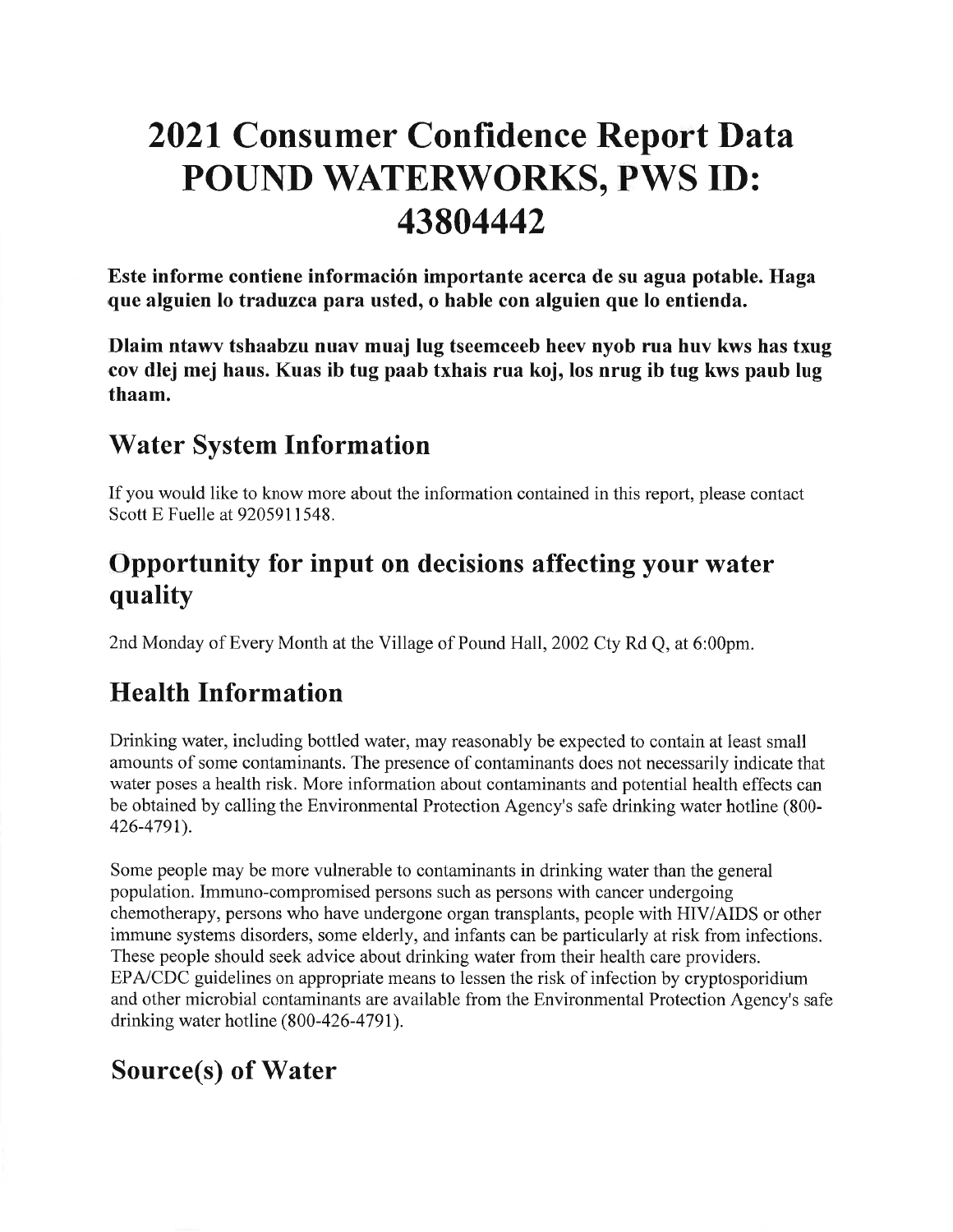| Source ID Source |                 | Depth (in feet) Status |        |
|------------------|-----------------|------------------------|--------|
|                  | Groundwater 346 |                        | Active |

To obtain a summary of the source water assessment please contact, Scott E Fuelle at9205911548.

# Educational Inform ation

The sources of drinking water, both tap water and bottled water, include rivers, lakes, streams, ponds, reservoirs, springs and wells. As water travels over the surface of the land or through theground, it dissolves naturally occurring minerals and, in some cases, radioactive material, andcan pick up substances resulting from the presence of animals or from human activity.

Contaminants that may be present in source water include:

- Microbial contaminants, such as viruses and bacteria, which may come from sewagetreatment plants, septic systems, agricultural livestock operations and wildlife.a
- Inorganic contaminants, such as salts and metals, which can be naturally- occurring or result from urban stormwater runoff, industrial or domestic wastewater discharges, oiland gas production, mining or farming.a
- Pesticides and herbicides, which may come from a variety of sources such as agriculture urban stormwater runoff and residential uses.a
- Organic chemical contaminants, including synthetic and volatile organic chemicals, which are by-products of industrial processes and petroleum production, and can alsocome from gas stations, urban stormwater runoff and septic systems.a
- Radioactive contaminants, which can be naturally occurring or be the result of oil and gasproduction and mining activities.a

In order to ensure that tap water is safe to drink, EPA prescribes regulations that limit the amountof certain contaminants in water provided by public water systems. FDA regulations establishlimits for contaminants in bottled water, which shall provide the same protection for publichealth.

# **Definitions**

| <b>Term</b>           | <b>Definition</b>                                                                                                                                                                     |
|-----------------------|---------------------------------------------------------------------------------------------------------------------------------------------------------------------------------------|
| AL                    | Action Level: The concentration of a contaminant which, if exceeded, triggers<br>treatment or other requirements which a water system must follow.                                    |
| <b>HAL</b>            | Health Advisory Level: The concentration of a contaminant which, if exceeded,<br>poses a health risk and may require a system to post a public notice.                                |
| Level 1<br>Assessment | A Level 1 assessment is a study of the water system to identify potential problems<br>and determine, if possible, why total coliform bacteria have been found in our<br>water system. |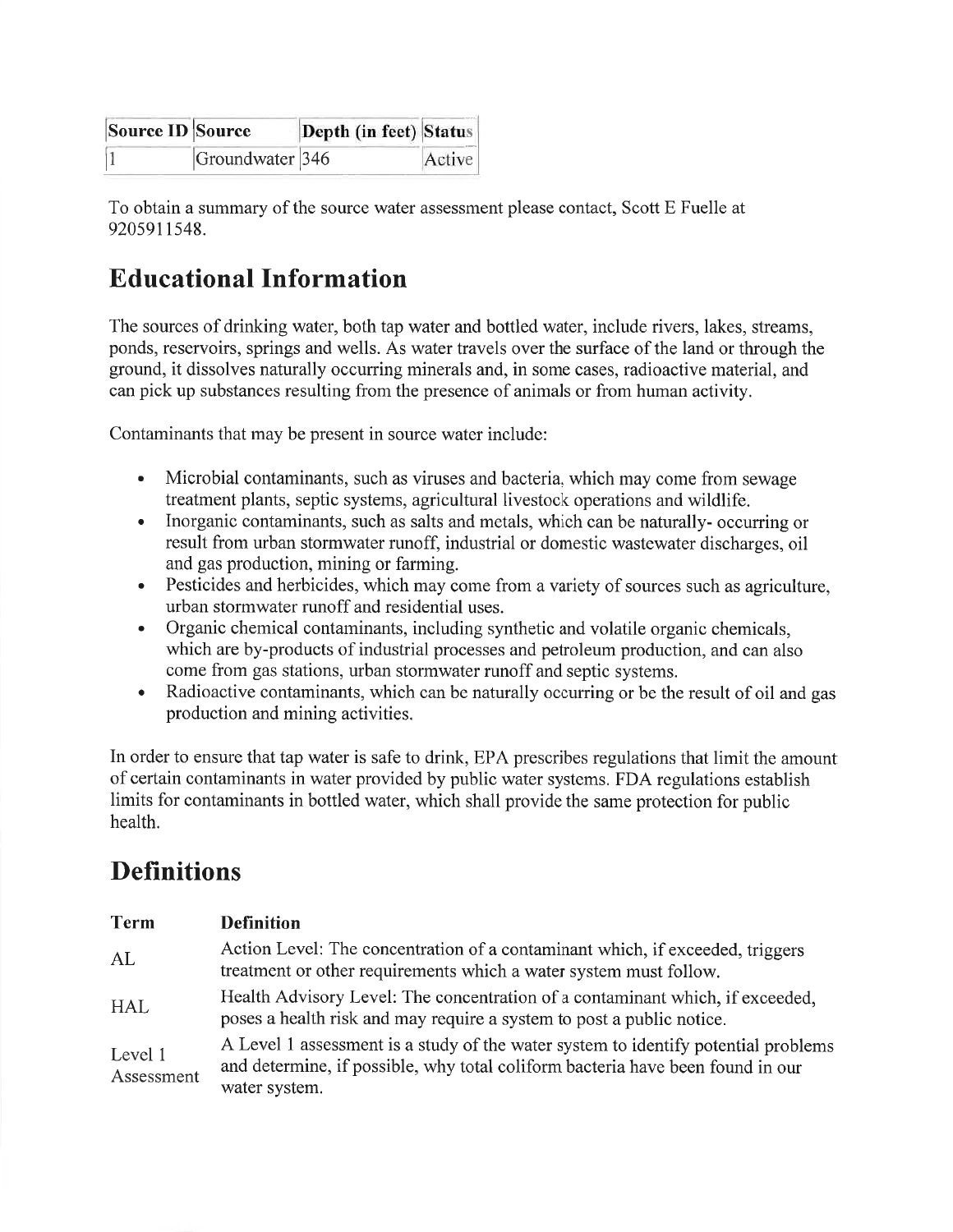| <b>Term</b>           | <b>Definition</b>                                                                                                                                                                                                                                                                   |
|-----------------------|-------------------------------------------------------------------------------------------------------------------------------------------------------------------------------------------------------------------------------------------------------------------------------------|
| Level 2<br>Assessment | A Level 2 assessment is a very detailed study of the water system to identify<br>potential problems and determine, if possible, why an E. coli MCL violation has<br>occurred or why total coliform bacteria have been found in our water system, or<br>both, on multiple occasions. |
| <b>MCL</b>            | Maximum Contaminant Level: The highest level of a contaminant that is allowed<br>in drinking water. MCLs are set as close to the MCLGs as feasible using the best<br>available treatment technology.                                                                                |
| <b>MCLG</b>           | Maximum Contaminant Level Goal: The level of a contaminant in drinking water<br>below which there is no known or expected risk to health. MCLGs allow for a<br>margin of safety.                                                                                                    |
| <b>MFL</b>            | million fibers per liter                                                                                                                                                                                                                                                            |
| <b>MRDL</b>           | Maximum residual disinfectant level: The highest level of a disinfectant allowed<br>in drinking water. There is convincing evidence that addition of a disinfectant is<br>necessary for control of microbial contaminants.                                                          |
| <b>MRDLG</b>          | Maximum residual disinfectant level goal: The level of a drinking water<br>disinfectant below which there is no known or expected risk to health. MRDLGs<br>do not reflect the benefits of the use of disinfectants to control microbial<br>contaminants.                           |
| mrem/year             | millirems per year (a measure of radiation absorbed by the body)                                                                                                                                                                                                                    |
| <b>NTU</b>            | Nephelometric Turbidity Units                                                                                                                                                                                                                                                       |
| pCi/l                 | picocuries per liter (a measure of radioactivity)                                                                                                                                                                                                                                   |
| ppm                   | parts per million, or milligrams per liter (mg/l)                                                                                                                                                                                                                                   |
| ppb                   | parts per billion, or micrograms per liter (ug/l)                                                                                                                                                                                                                                   |
| ppt                   | parts per trillion, or nanograms per liter                                                                                                                                                                                                                                          |
| ppq                   | parts per quadrillion, or picograms per liter                                                                                                                                                                                                                                       |
| <b>SMCL</b>           | Secondary drinking water standards or Secondary Maximum Contaminant Levels<br>for contaminants that affect taste, odor, or appearance of the drinking water. The<br>SMCLs do not represent health standards.                                                                        |
| <b>TCR</b>            | <b>Total Coliform Rule</b>                                                                                                                                                                                                                                                          |
| <b>TT</b>             | Treatment Technique: A required process intended to reduce the level of a<br>contaminant in drinking water.                                                                                                                                                                         |

### Detected Contaminants

Your water was tested for many contaminants last year. We are allowed to monitor for some contaminants less frequently than once a year. The following tables list only those contaminants which were detected in your water. If a contaminant was detected last year, it will appear in the following tables without a sample date. If the contaminant was not monitored last year, but wasdetected within the last 5 years, it will appear in the tables below along with the sample date.

#### Disinfection Byproducts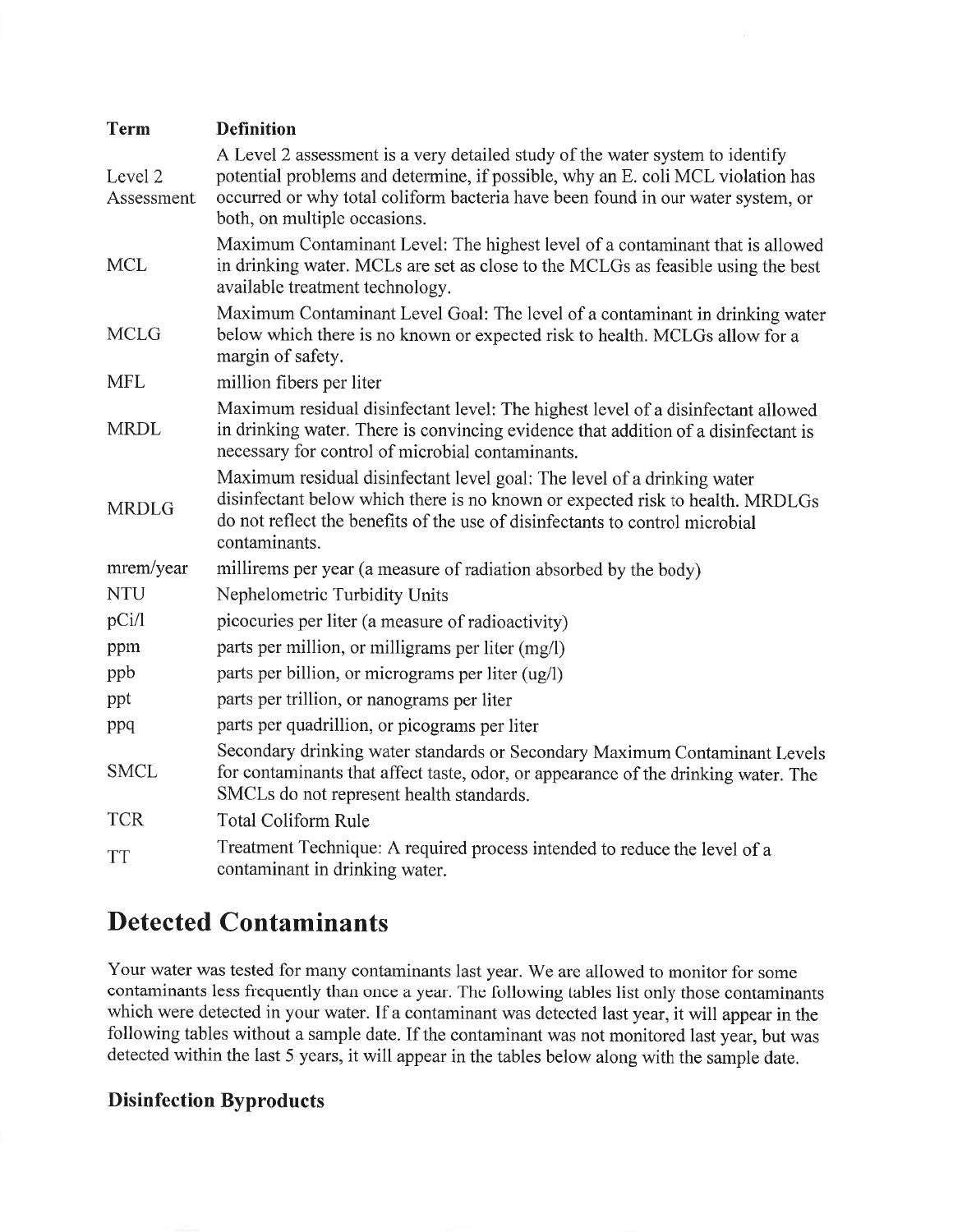| Contaminant<br>(units) |              |    | Site MCL MCLG  | Level<br>Found |     | Sample Date<br>Range (if prior to<br>2021) | Violation | <b>Typical Source<br/>of Contaminant</b>        |
|------------------------|--------------|----|----------------|----------------|-----|--------------------------------------------|-----------|-------------------------------------------------|
| HAA5 (ppb)             | D-<br>10     | 60 | 60             | 4              | 4   | 8/19/2019                                  | No        | By-product of<br>drinking water<br>chlorination |
| TTHM (ppb)             | D-<br>$10\,$ | 80 | $\overline{0}$ | 9.2            | 9.2 | 8/19/2019                                  | No        | By-product of<br>drinking water<br>chlorination |

# **Inorganic Contaminants**

| Contaminant<br>(units)   |                | Site MCL MCLG  | Level<br>Found | Range | Sample<br>Date (if<br>prior to<br>2021) | <b>Violation</b> | <b>Typical Source of</b><br>Contaminant                                                                                                     |
|--------------------------|----------------|----------------|----------------|-------|-----------------------------------------|------------------|---------------------------------------------------------------------------------------------------------------------------------------------|
| <b>ARSENIC</b><br>(ppb)  | 10             | n/a            |                | 1     | 8/5/2020                                | No               | Erosion of natural<br>deposits; Runoff from<br>orchards; Runoff from<br>glass and electronics<br>production wastes                          |
| <b>BARIUM</b><br>(ppm)   | $\overline{2}$ | $\overline{c}$ | 0.088          | 0.088 | 8/5/2020                                | No               | Discharge of drilling<br>wastes; Discharge<br>from metal refineries;<br>Erosion of natural<br>deposits                                      |
| <b>FLUORIDE</b><br>(ppm) | $\overline{4}$ | $\overline{4}$ | 0.1            | 0.1   | 8/5/2020                                | No               | Erosion of natural<br>deposits; Water<br>additive which<br>promotes strong teeth;<br>Discharge from<br>fertilizer and<br>aluminum factories |
| <b>SODIUM</b><br>(ppm)   | n/a            | $\ln/a$        | 6.00           | 6.00  | 8/5/2020                                | No               | n/a                                                                                                                                         |

| <b>Contaminant</b> Action<br>(units) | Level          | 90th<br>$\sqrt{P}$ Percentile # of<br><b>MCLG</b> Level<br>Found | <b>Results</b>      | Sample<br>Date (if<br>prior to<br>2021) |    | Violation Typical Source of |
|--------------------------------------|----------------|------------------------------------------------------------------|---------------------|-----------------------------------------|----|-----------------------------|
| <b>COPPER</b><br>(ppm)               | $ AL=1.3 1.3 $ | 0.1150                                                           | $0$ of 5<br>results | 8/4/2020                                | No | Corrosion of<br>household   |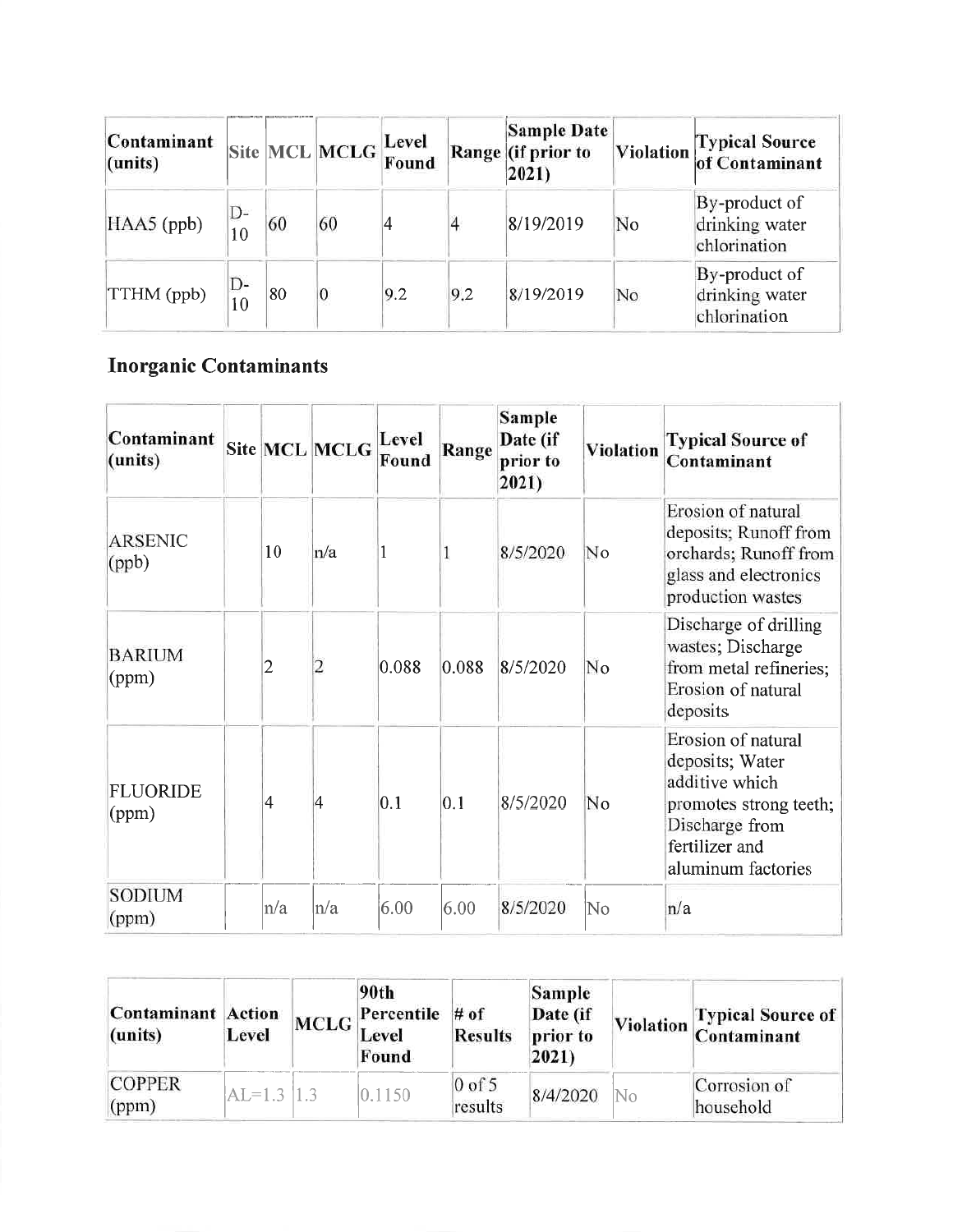| <b>Contaminant</b> Action<br>(units) | Level   | <b>MCLG</b> | 90th<br>Percentile<br>Level<br>Found | $#$ of<br><b>Results</b>                                        | Sample<br>Date (if<br>prior to<br>2021) | <b>Violation</b> | <b>Typical Source of</b><br>Contaminant                                                     |
|--------------------------------------|---------|-------------|--------------------------------------|-----------------------------------------------------------------|-----------------------------------------|------------------|---------------------------------------------------------------------------------------------|
|                                      |         |             |                                      | were<br>above<br>the<br>action<br>level.                        |                                         |                  | plumbing systems;<br>Erosion of natural<br>deposits; Leaching<br>from wood<br>preservatives |
| $LEAD$ (ppb)                         | $AL=15$ | Ю           | 3.30                                 | $0$ of 5<br>results<br>were<br>above<br>the<br>action<br>level. | 8/4/2020                                | No               | Corrosion of<br>household<br>plumbing systems;<br>Erosion of natural<br>deposits            |

#### **Radioactive Contaminants**

| Contaminant<br>$ $ (units)                    |     | Site MCL MCLG   | Level<br>Found | Range | <b>Sample</b><br>Date (if<br>prior to<br>$ 2021\rangle$ | Violation | Typical Source<br> of Contaminant |
|-----------------------------------------------|-----|-----------------|----------------|-------|---------------------------------------------------------|-----------|-----------------------------------|
| <b>GROSS ALPHA,</b><br>EXCL. R & U<br>(pCi/l) | 15  | $\overline{0}$  | 6.4            | 6.4   | 8/5/2020                                                | No        | Erosion of<br>natural deposits    |
| RADIUM, $(226 +$<br>[228)(pCi/l]              | 5   | $\overline{0}$  | 5.4            | 5.4   | 8/5/2020                                                | No        | Erosion of<br>natural deposits    |
| <b>GROSS ALPHA.</b><br>INCL. R & U<br>(n/a)   | n/a | n/a             | 6.6            | 6.6   | 8/5/2020                                                | No        | Erosion of<br>natural deposits    |
| <b>COMBINED</b><br>URANIUM (ug/l)             | 30  | $\vert 0 \vert$ | 0.3            | 0.3   | 8/5/2020                                                | No        | Erosion of<br>natural deposits    |

#### Contaminants with a Health Advisory Level or a Secondary Maximum **Contaminant Level**

The following tables list contaminants which were detected in your water and that have either a Health Advisory Level (HAL) or a Secondary Maximum Contaminant Level (SMCL), or both. There are no violations for detections of contaminants that exceed Health Advisory Levels, Groundwater Standards or Secondary Maximum Contaminant Levels. Secondary Maximum Contaminant Levels are levels that do not present health concerns but may pose aesthetic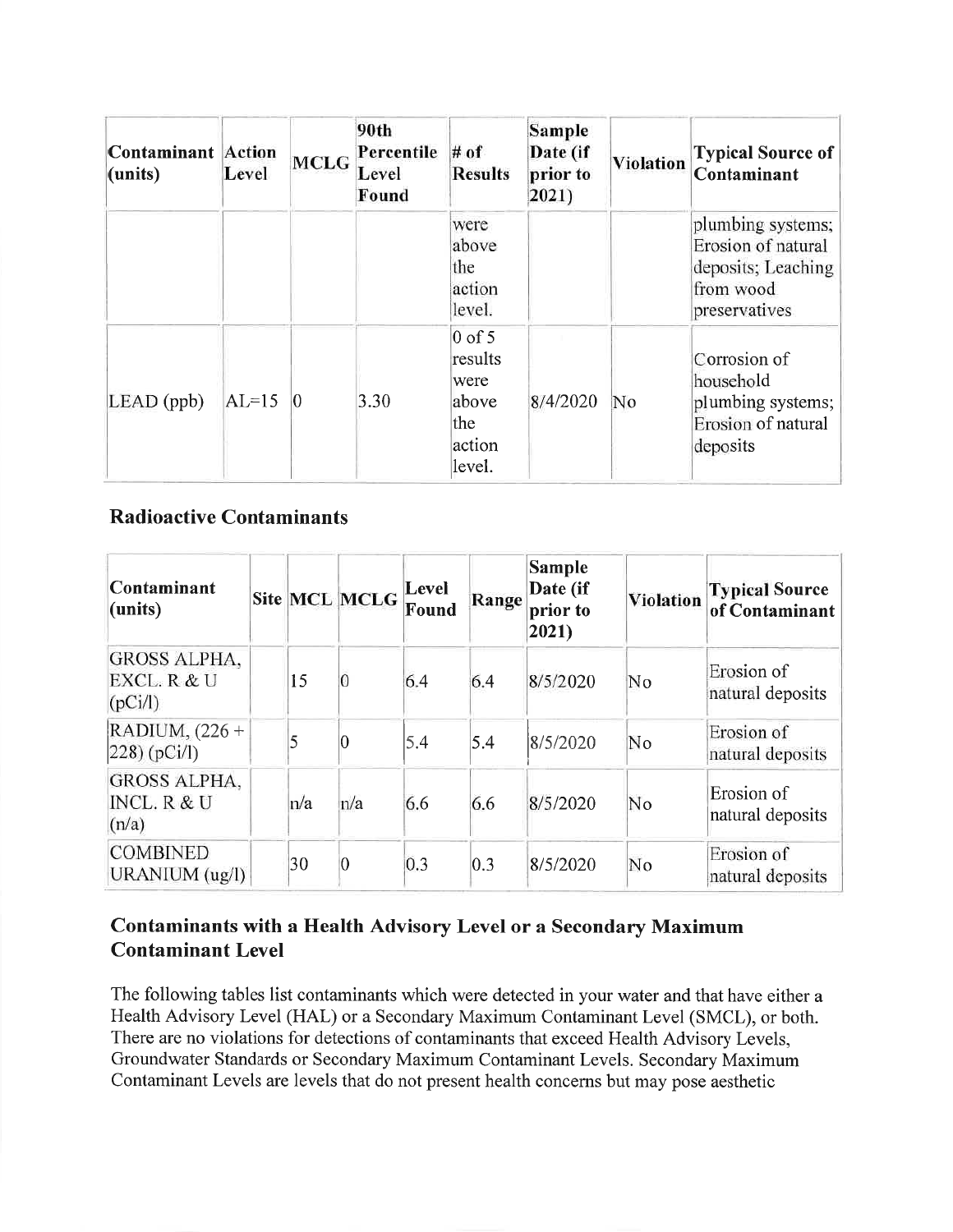problems such as objectionable taste, odor, or color. Health Advisory Levels are levels at which concentrations of the contaminant present a health risk.

| Contaminant<br>(units)    | <b>Site</b> | <b>SMCL</b><br>(ppm) | HAL<br>(ppm) | Level<br>Found | Range | Sample<br>Date (if<br>prior to<br>2021) | <b>Typical Source of</b><br>Contaminant                                 |
|---------------------------|-------------|----------------------|--------------|----------------|-------|-----------------------------------------|-------------------------------------------------------------------------|
| <b>CHLORIDE</b><br>(ppm)  |             | 250                  |              | 14.00          | 14.00 | 8/8/2017                                | Runoff/leaching from<br>natural deposits, road<br>salt, water softeners |
| IRON (ppm)                |             | 0.3                  |              | 0.69           | 0.69  | 8/8/2017                                | Runoff/leaching from<br>natural deposits,<br>industrial wastes          |
| <b>MANGANESE</b><br>(ppm) |             | 0.05                 | 0.3          | 0.04           | 0.04  | 8/8/2017                                | Leaching from natural<br>deposits                                       |
| SILVER (ppm)              |             | 0.1                  | 0.05         | 0.00           | 0.00  | 8/8/2017                                | Runoff from industrial<br>wastes                                        |
| ZINC (ppm)                |             | 5                    |              | 0.05           | 0.05  | 8/8/2017                                | Runoff/leaching from<br>natural deposits,<br>industrial wastes          |

#### **Unregulated Contaminants**

Unregulated contaminants are those for which EPA has not established drinking water standards. The purpose of unregulated contaminant monitoring is to assist EPA in determining the occurrence of unregulated contaminants in drinking water and whether future regulation is warranted. EPA required us to participate in this monitoring.

| Contaminant (units)              |      | Level Found Range Sample Date (if prior to 2021) |
|----------------------------------|------|--------------------------------------------------|
| $N-PROPYLBENZENE$ (ppb) $ 0.26 $ | 0.26 | 8/19/2019                                        |

# Health effects for any contaminants with MCL violations/Action Level Exceedances/SMCL exceedances/HAL exceedances

#### **Contaminant Health Effects**

**IRON** 

Waters containing iron in quantities above the SMCL are not hazardous to health but may be objectionable for taste, odor, or color.

#### **Additional Health Information**